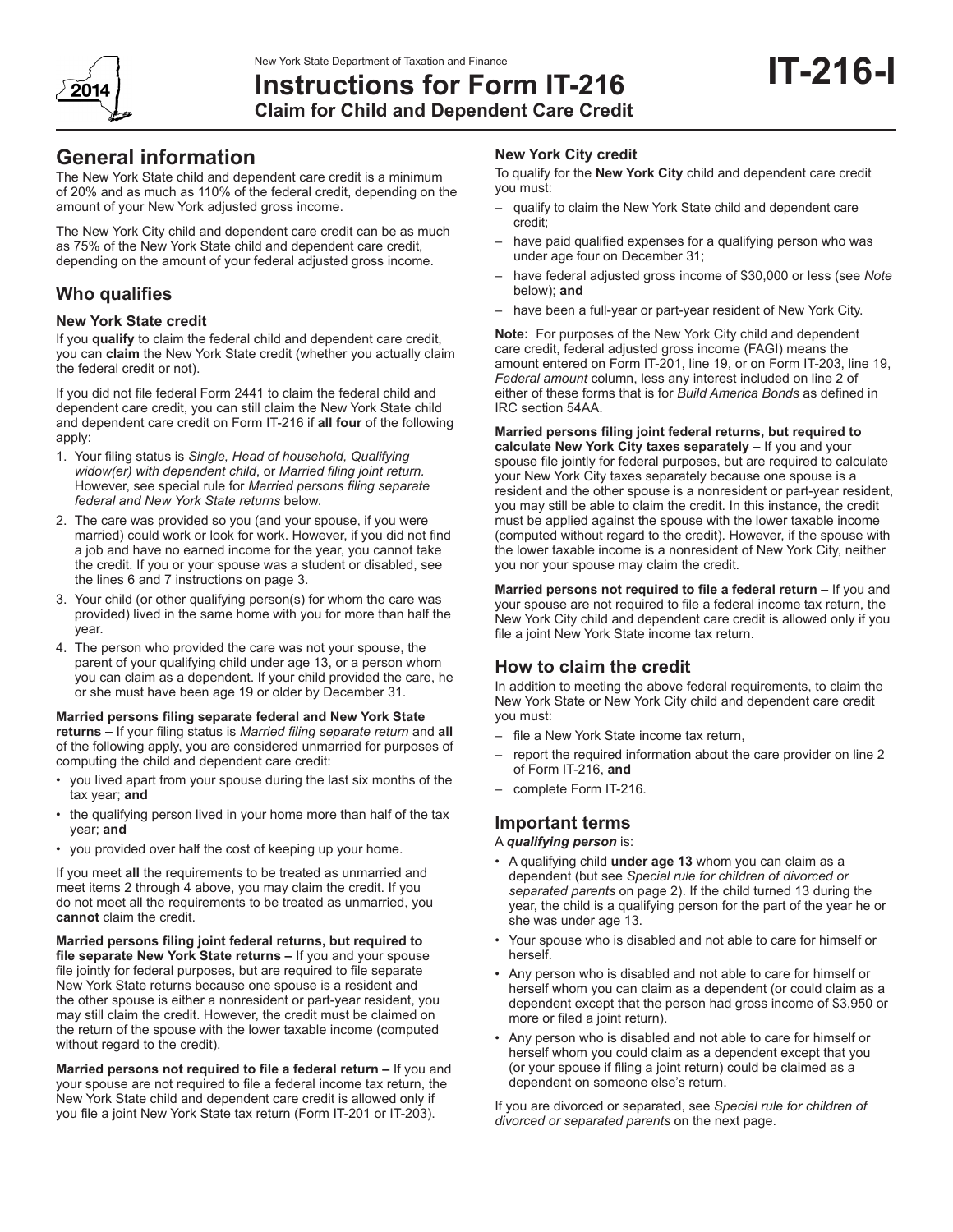#### **Page 2** of 6 **IT-216-I** (2014)

To find out who is a qualifying child and who is a dependent, see federal Publication 501, *Exemptions, Standard Deduction, and Filing Information*.

**Caution:** To be a qualifying person, the person must have lived with you for more than half of the tax year.

**Special rule for children of divorced or separated parents**  Even if you cannot claim your child as a dependent, he or she is treated as your qualifying person if:

- The child was under age 13 or was physically or mentally not able to care for himself or herself; and
- You were the child's custodial parent. The custodial parent is the parent with whom the child lived for the greater number of nights in the tax year. If the child was with each parent for an equal number of nights, the custodial parent is the parent with the higher FAGI. For details and an exception for a parent who works at night, see federal Publication 501.

The noncustodial parent cannot treat the child as a qualifying person even if that parent is entitled to claim the child as a dependent under the special rules for a child of divorced or separated parents.

To find out when a noncustodial parent is entitled to claim the dependency exemption for a child, see federal Publication 501.

*Dependent care benefits* **–** include amounts your employer paid directly to either you or your care provider for the care of your qualifying person(s) while you worked. These benefits also include the fair market value of care in a day‑care facility provided or sponsored by your employer and pre-tax contributions you made under a dependent care flexible spending arrangement (FSA). Your salary may have been reduced to pay for these benefits. If you received dependent care benefits as an employee, they should be shown in box 10 of your federal W-2 form(s).

Benefits you received as a partner should be shown on your Schedule K-1 (federal Form 1065).

*Qualified expenses* **–** include amounts paid for household services and care of the qualifying person(s) while you worked or looked for work. Child support payments are **not** qualified expenses. Expenses reimbursed by a state social service agency are **not** qualified expenses unless you included the reimbursement in your income. Also, expenses paid through a dependent care account are not qualified expenses.

Generally, if you worked or actively looked for work during only part of the period in which you incurred the expenses, you must compute your expenses for each day. However, there are special rules for temporary absences or part-time work. See federal Publication 503, *Child and Dependent Care Expenses*, for more details.

*Household services* **–** are services needed to care for the qualifying person as well as to run the home. They include, for example, the services of a cook, maid, babysitter, housekeeper, or cleaning person if the services were partly for the care of the qualifying person(s). Do not include services of a chauffeur or gardener.

You may also include your share of the employment taxes paid on wages for qualifying child and dependent care services.

**Care of the qualifying person -** includes the cost of services for the qualifying person's well-being and protection. It does not include the cost of clothing or entertainment.

You may include the cost of care provided outside your home for your dependent under age 13 or any other qualifying person(s) who regularly spends at least 8 hours a day in your home. If the care was provided by a dependent care center, the center must meet all applicable state and local regulations. A *dependent care center* is a place that provides care for more than six persons (other than persons who live there) and receives a fee, payment, or grant for providing services for any of those persons, even if the center is not run for profit.

You may include amounts paid for food and schooling **only** if these items are part of the total care and cannot be separated from the total cost. But **do not** include the cost of schooling for a child in kindergarten or above. You can include the cost of a day camp, even if it specializes in a particular activity, such as computers or soccer. But, **do not** include any expenses for sending your child to an overnight camp, summer school, or a tutoring program.

Some dependent care expenses for a qualifying person who is disabled may qualify as *medical expenses* if you itemize deductions on federal Schedule A (Form 1040). However, you cannot claim the same expense as both a dependent care expense and a medical expense. For more information on qualifying medical expenses, see federal Publication 503 and Publication 502, *Medical and Dental Expenses.*

*Prior year's expenses* **–** If you had qualified expenses for 2013 that you didn't pay until 2014, you may be able to claim these qualified expenses and increase the amount of credit you can take in 2014. For more information, see *Amount of Credit* in federal Publication 503. Also see the instructions for line 11.

*Earned income* **–** Generally, this is your wages, salaries, tips, and other taxable employee compensation. This is the amount shown on Form IT-201, line 1, or Form IT-203, line 1, *Federal amount* column, reduced by:

- any amount for a scholarship or fellowship grant if you did not get a wage and tax statement (federal Form W-2) for it;
- any amount also reported on federal Schedule SE because you were a member of the clergy or a church employee;
- any amount received for work performed while an inmate in a penal institution;
- **•** any amount received as a pension or annuity from a nonqualified deferred compensation plan or a nongovernment section 457 plan; **and**
- **•** certain Medicaid waiver payments considered difficulty of care payments to care for an eligible individual in your home.

Earned income no longer includes employee compensation that is nontaxable. However, you can elect to include any nontaxable combat pay in earned income to compute your credit. For more information, see federal Publication 503.

If you were a statutory employee and are filing Schedule C or C-EZ with your federal return to report income and expenses as a statutory employee, earned income also includes the amount from line 1 of that Schedule C or C‑EZ.

If you were self-employed, earned income also includes the total of the amounts shown on federal Schedule SE, lines 1a, 1b, and 2, minus any deduction you claimed on federal Form 1040, line 27. If you use either optional method to compute self-employment tax, subtract any deduction you claimed on federal Form 1040, line 27, from the total of the amounts on federal Schedule SE, Section B, lines 1a, 1b, 2, and 4b. If you received church employee income of \$108.28 or more, subtract any deduction you claimed on federal Form 1040, line 27, from the total of the amounts shown on Schedule SE, Section B, lines 1a, 1b, 2, 4b, and 5a.

**Note:** You must reduce your earned income by any loss from self-employment.

Child support payments received by you are not included in your gross income and are not considered as earned income for figuring this credit.

If you are **filing a joint federal return,** disregard community property laws. If your spouse died during the tax year and had no earned income, see federal Publication 503. If you or your spouse was a student or disabled in the tax year, see the lines 6 and 7 instructions on the next page.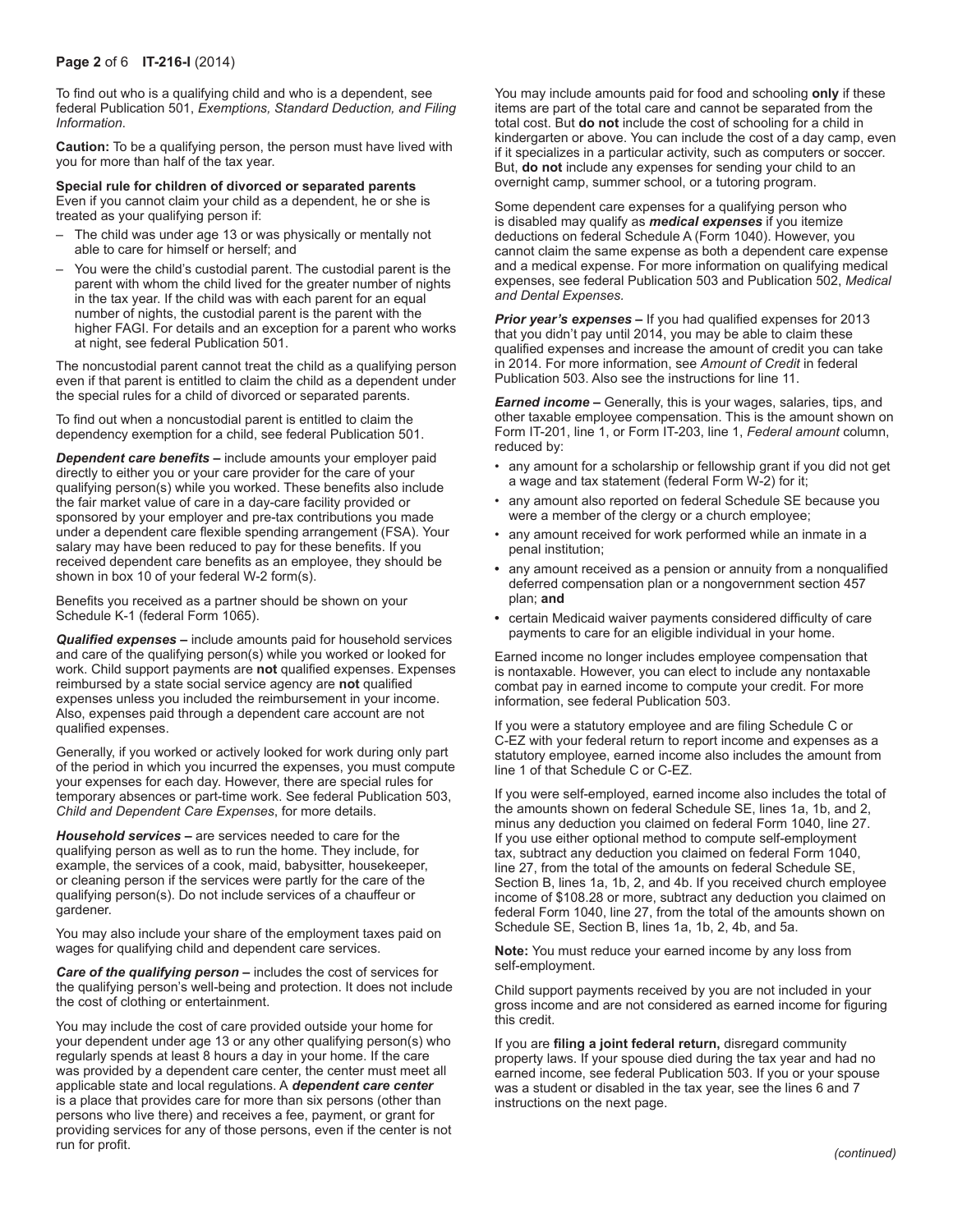# **Line instructions**

See the instructions for your tax return for the *Privacy notification* or if you need help contacting the Tax Department.

**New York State resident, nonresident, and part-year residents** complete lines 1 through 14.

**Part-year New York State residents** must also complete lines 15 through 22.

**New York City residents and part-year residents** must also complete lines 23 through 30, as applicable.

**Line 1 –** File Form IT-216 with your New York State income tax return. If you have already filed your return, you must file an amended return and include Form IT-216.

**Line 2 –** Complete columns A through D for each person or organization that provided the care. If you have more than two providers, enter the required identifying information for two providers in the spaces provided on the form. Submit a statement with your return with the same required identifying information for the additional providers. Be sure to put your name and social security number on the statement. You can use federal Form W-10, *Dependent Care Provider's Identification and Certification*, or any other source listed in its instructions to get the information from the care provider. If you do not give correct or complete information, your credit may be disallowed unless you can show you used due diligence (a serious and earnest effort) in trying to get the required information.

You can show **due diligence** to get the information by keeping in your records a federal Form W-10 completed by the care provider; or, you may keep one of the other sources of information listed in the instructions for Form W-10. If the provider does not give you the information, complete the entries you can on line 2 of Form IT-216. For example, enter the provider's name and address. Write *See explanation* in the columns for which you do not have the information. Then, submit an explanation with your Form IT‑216 indicating that the care provider did not give you the information you requested.

**Line 2 columns A and B –** Enter the care provider's name and address. If you were covered by your employer's dependent care plan, and your employer furnished the care (either at your workplace or by hiring a care provider), enter your employer's name in column A. Next, write *See W-2* in column B. Then leave columns C and D blank. If your employer paid a third party (not hired by your employer) on your behalf to provide the care, you must give information on the third party in columns A through D.

**Line 2 column C –** If the care provider is an individual, enter his or her social security number (SSN). Otherwise, enter the provider's employer identification number (EIN). If the provider is a tax-exempt organization, write *Taxexempt* in column C.

**Line 2 column D –** Enter the total amount you **actually paid** to the care provider. Also include amounts your employer paid to a third party on your behalf. It does not matter when the expenses were incurred. Do not reduce this amount by any reimbursement you received.

**Line 3 –** Complete columns A through F for each qualifying person. **List the qualifying persons in order from youngest to oldest.** Enter the required information for up to four qualifying persons in the spaces provided on the form. If you have more than four, mark an *X* in the box at line 3 and list the required information for all additional qualifying persons in the same format on a separate sheet of paper. Write your name and SSN on all additional sheets and submit them with Form IT-216.

**Line 3 columns A and B –** List the name of the qualifying person you are claiming.

**Line 3 column C –** Enter **all** qualified expenses you incurred and paid for the person listed in columns A and B without regard to federal child and dependent care credit limitations. Do not include in column C the following expenses:

- 1. Qualified expenses you incurred in 2014 but did not pay until 2015. However, next year you may be able to use these expenses to increase your 2015 credit.
- 2. Qualified expenses you incurred in 2013 but did not pay until 2014. If you had prior year expenses you did not pay until 2014, see the instructions for line 11.
- 3. Qualified expenses prepaid in 2014 for care to be provided in 2015. These expenses can only be used to compute your 2015 credit.
- 4. Expenses you paid through a dependent care account.

**Note:** It is possible for a qualifying person to have no expenses and another to have expenses exceeding \$3,000. You should enter *0* for qualifying persons with no expenses and the actual amount for any others. The \$6,000 limit will still be used to compute your credit.

For more information, see *Qualified expenses* on page 2.

**Line 3 column D –** Mark an *X* in the box in column D, *Person with disability*, if the qualifying person had a disability and was incapable of caring for himself or herself.

**Note:** You may be required to provide supporting documentation showing that the qualifying person was incapable of caring for himself or herself during the period the care was provided.

**Line 3 column E –** Enter the qualifying person's SSN.

**Caution:** To be eligible to claim the New York State child and dependent care credit, you must provide a correct and valid SSN for each person listed on your tax return. If the Internal Revenue Service (IRS) has issued you an individual taxpayer identification number (ITIN) because either you or a qualifying person claimed on Form IT-216 is a resident or nonresident alien, enter this ITIN in place of the social security number.

If you have applied for a social security number by filing federal Form SS-5 with the Social Security Administration, or you have applied for an ITIN by filing federal Form W-7 with the IRS, but you have not received your SSN or ITIN by the due date of your return, you can either:

- 1. File IT-370, *Application for Automatic Six-Month Extension of Time to File for Individuals*, to request an automatic extension of time to file. (This extension does not give you any extra time to pay any tax owed. You should pay any New York taxes you expect to owe to avoid interest or penalty charges. For more information, see IT-370.)
- 2. File your return on time without claiming the child and dependent care credit and do not file Form IT-216. After receiving the SSN or ITIN, file an amended return and include Form IT-216 to claim the credit.

**Line 3 column F –** Enter the qualifying person's date of birth.

**Lines 6 and 7 –** Enter **only your** earned income on line 6 (do not include your spouse's). If you are filing your return using filing status 2, Married filing joint return, enter your spouse's earned income on line 7. If you are using any other filing status, enter the amount from line 6 on line 7. If either the line 6 or line 7 amount is zero or less, **stop**. You cannot claim the New York State or New York City child and dependent care credit. For more information, see *Earned income* on the previous page.

**If you or your spouse was a student or disabled –** If your spouse is a student or disabled during the tax year, they are treated as having earned income. The earned income for each month is considered to be at least \$250 if there is one qualifying person in your home, or at least \$500 if there are two or more. Compute your spouse's earned income on a monthly basis.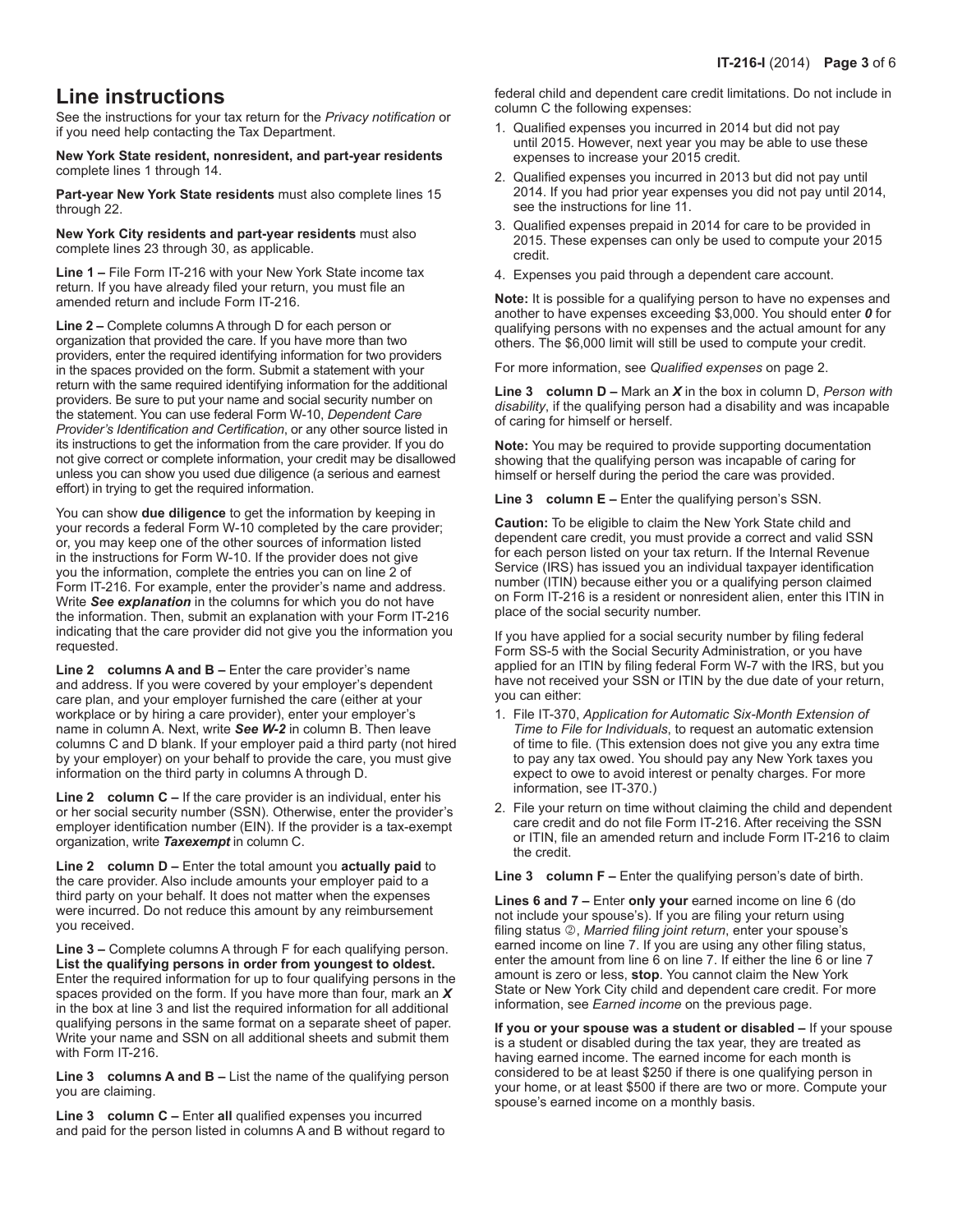### **Page 4** of 6 **IT-216-I** (2014)

If your spouse:

- worked during a month, use the higher of \$250 (or \$500 if more than one qualifying person was cared for) or the actual earned income for that month
- is a full-time student or disabled for only part of a month, the full \$250 (or \$500 if more than one qualifying person was cared for) still applies for that month
- was not disabled or a student for a month, use their actual earned income

**Note:** These rules also apply to you if you are a student or disabled and are filing a joint return. However, if in the same month, both you and your spouse are either full-time students or disabled, only one spouse can be considered as having earned income of \$250 (or \$500) for that month.

For purposes of the above, *student* means a person enrolled as a full-time student at a school during any five months of the tax year. A person is *disabled* if he or she was not physically or mentally capable of self-care.

**Line 8 –** Enter the smallest of line 5, 6, or 7. Federal limitations require you to use the lesser of qualified expenses, your earned income, or your spouse's earned income (if applicable) in the computation of the federal credit.

**Line 9 –** Enter your federal adjusted gross income from federal Form 1040A, line 22, or federal Form 1040, line 38.

**Line 10 –** Enter on line 10 the appropriate decimal amount for your federal adjusted gross income shown on line 9 from the table below.

| Table for line 10  |                        |                             |                     |                        |                             |  |  |  |  |  |  |
|--------------------|------------------------|-----------------------------|---------------------|------------------------|-----------------------------|--|--|--|--|--|--|
| If line $9$ is $-$ |                        |                             | If line $9$ is $-$  |                        |                             |  |  |  |  |  |  |
| Over               | <b>But not</b><br>over | <b>Decimal</b><br>amount is | Over                | <b>But not</b><br>over | <b>Decimal</b><br>amount is |  |  |  |  |  |  |
| \$                 | $-15,000*$             | .35                         | $29.000 - 31.000$   |                        | 27                          |  |  |  |  |  |  |
| $15.000 - 17.000$  |                        | .34                         | $31.000 - 33.000$   |                        | .26                         |  |  |  |  |  |  |
| $17.000 - 19.000$  |                        | .33                         | $33.000 - 35.000$   |                        | .25                         |  |  |  |  |  |  |
| $19.000 - 21.000$  |                        | .32                         | $35.000 - 37.000$   |                        | .24                         |  |  |  |  |  |  |
| $21.000 - 23.000$  |                        | .31                         | $37.000 - 39.000$   |                        | .23                         |  |  |  |  |  |  |
| $23.000 - 25.000$  |                        | .30                         | $39.000 - 41.000$   |                        | .22                         |  |  |  |  |  |  |
| $25.000 - 27.000$  |                        | .29                         | $41.000 - 43.000$   |                        | .21                         |  |  |  |  |  |  |
| $27.000 - 29.000$  |                        | .28                         | $43.000 - No limit$ |                        | .20                         |  |  |  |  |  |  |

**\*** This may be any amount up to \$15,000, including zero or a negative amount.

**Line 11 –** This is your eligible federal child and dependent care credit before any federal limitation. If you claimed the child and dependent care credit on your federal return, the amount shown on Form IT-216, line 11, should be the same as the amount shown on federal Form 2441, line 9, before any federal limitation.

If you had qualified expenses for 2013 that you didn't pay until 2014, you may be able to claim these qualified expenses and increase the amount of credit you can take in 2014. If you can take a credit for 2013 expenses paid in 2014, write *PYE* and the amount of the credit you are claiming for prior year expenses on the dotted line next to line 11. Also include this amount in the line 11 amount box. Submit a statement showing how you computed the credit for 2013 expenses.

**Line 12 –** Transfer the amount from line 11 to line 12, and complete the remainder of Form IT-216.

**Line 13 –** The New York State child and dependent care credit is a minimum of 20% and as much as 110% of the federal credit, depending on the amount of your New York adjusted gross income. Enter in the space provided your New York adjusted gross income using the following:

- **Form IT-201 filers –** amount from line 33 of Form IT-201.
- **Form IT-203 filers –** amount from line 32 of Form IT‑203.

**Line 14 –** Enter the amount from line 14 as follows:

If you **do not** qualify to claim the New York City child and dependent care credit (see *New York City credit* under *Who qualifies* on page 1), enter the line 14 amount as follows:

- **Residents:** Enter the line 14 amount on Form IT-201, line 64.
- **Nonresidents:** Enter the line 14 amount on Form IT-203, line 41.
- **Part-year residents:** Enter the line 14 amount on Form IT-203, line 41, and continue on line 15 of Form IT-216.

If you qualify to claim the New York City child and dependent care credit, follow the instructions below for your filing status.

- **Full-year New York State residents and full-year or part-year New York City residents:** continue on line 23 in the *New York City child and dependent care credit* section.
- **Part-year New York State residents and part-year New York City residents:** Enter the line 14 amount on Form IT-203, line 41, and continue on line 15 of Form IT-216. Also complete the *New York City child and dependent care credit* section (lines 23 through 30).

## **Part-year New York State residents**

**Lines 15 through 22** need to be completed **only** by New York State part-year residents claiming the New York State child and dependent care credit who are filing Form IT-203, *Nonresident and Part-Year Resident Income Tax Return*. The amounts for these lines can be found on the appropriate lines of Form IT-203 or Form IT‑203-ATT, *Other Tax Credits and Taxes*, or the instructions for Form IT-203.

The New York State child and dependent care credit must first reduce your tax liability to zero before the remaining excess is eligible to be refunded. The amount to be refunded will be based on the ratio of resident period income to the combined income from both the resident and nonresident periods.

**Line 21 –** Divide line 19 by line 20 and round the result to the fourth decimal place. **Do not enter more than 100% (1.0000)** even if your actual result is more than 100%. If the result is zero percent (0%), you have no remaining excess New York State child and dependent care credit available to be refunded. Do not complete line 22.

**Line 22 –** If line 21 is greater than 0%, multiply line 18 by line 21 and enter the result on line 22. Transfer the line 22 amount to Form IT‑203‑ATT, line 9 and submit Form IT‑216 with your Form IT-203. This amount represents the refundable portion of your New York State part-year resident child and dependent care credit.

# **New York City child and dependent care credit**

**Lines 23 through 30** need to be completed **only** by full-year and part-year New York City residents who qualify to claim the New York City child and dependent care credit. See *New York City credit* under *Who qualifies* on page 1.

Full-year and part-year New York City residents complete line 23. Then complete Worksheet 1 on the next page and enter the applicable figures on Form IT-216, lines 24 through 30.

**Line 23 –** Enter the total qualified expenses paid for one or more qualifying persons who were under 4 years old on December 31, **and** listed on line 3 of Form IT-216 (or a separate listing sheet).

*(continued)*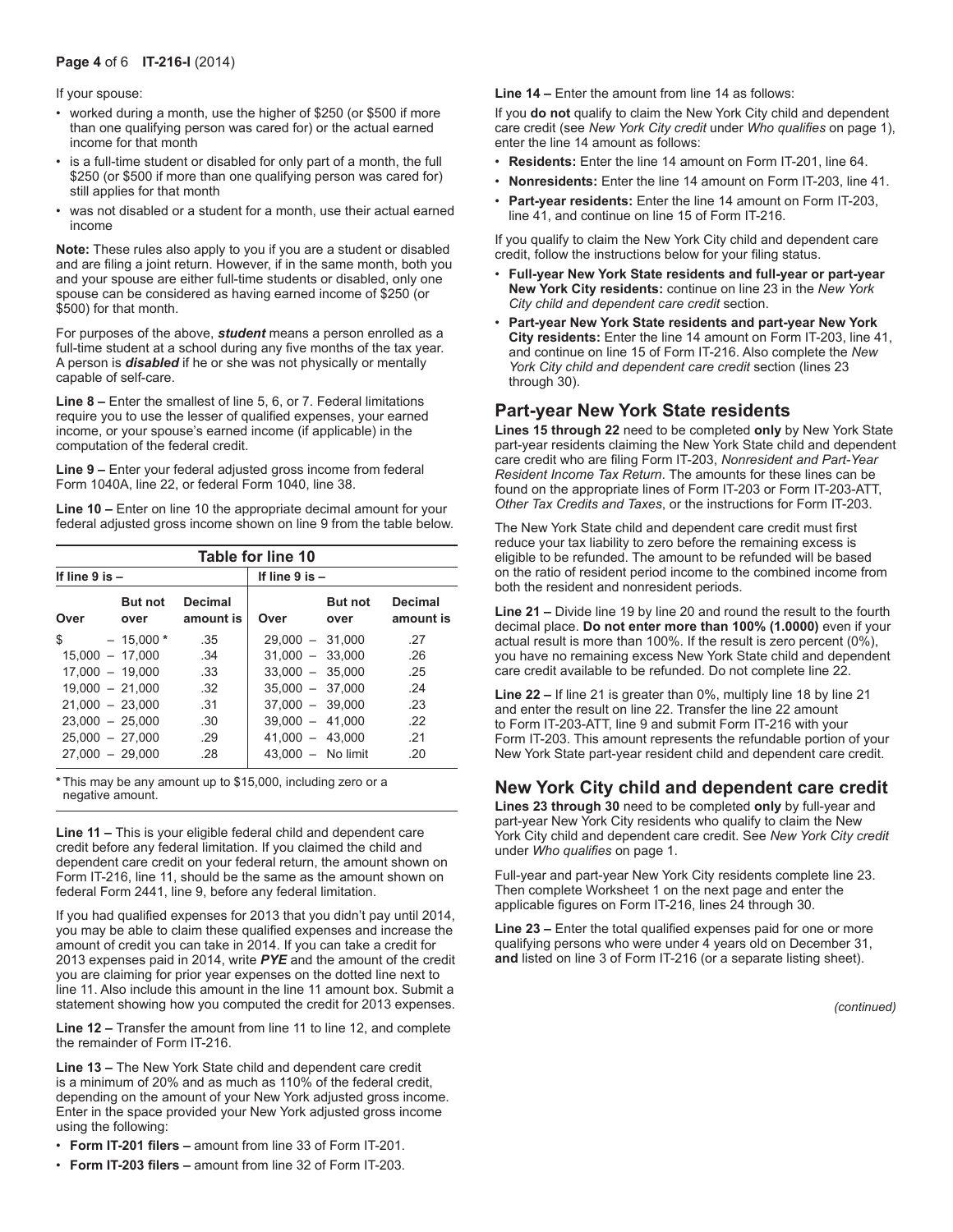| Worksheet 1 - New York City child and dependent care credit (instructions below) -                                                                                                                                                            |  |
|-----------------------------------------------------------------------------------------------------------------------------------------------------------------------------------------------------------------------------------------------|--|
| Caution: If your federal adjusted gross income is over \$30,000 (see Note under New York City credit on page 1) or you have no<br>children under 4 years old, stop; you do not qualify for the New York City child and dependent care credit. |  |
|                                                                                                                                                                                                                                               |  |
|                                                                                                                                                                                                                                               |  |
| 3                                                                                                                                                                                                                                             |  |
| 4 Divide line 2 by line 3 (round the result to the fourth decimal place).                                                                                                                                                                     |  |
|                                                                                                                                                                                                                                               |  |
|                                                                                                                                                                                                                                               |  |
| 6 Enter decimal amount as shown in the New York City child and dependent care credit                                                                                                                                                          |  |
|                                                                                                                                                                                                                                               |  |
|                                                                                                                                                                                                                                               |  |
| Full-year New York City residents: Enter the line 7 amount on Form IT-216, line 24.                                                                                                                                                           |  |
| Part-year New York City residents: Continue on line 8 below.                                                                                                                                                                                  |  |
| Part-year New York City residents must complete lines 8-13.                                                                                                                                                                                   |  |
| 8 Enter amount from Form IT-201, line 52 or Form IT-203, line 51 or line 7 above - whichever is less                                                                                                                                          |  |
| (if you and your spouse are required to calculate your New York City taxes separately,                                                                                                                                                        |  |
|                                                                                                                                                                                                                                               |  |
| • Form IT-201 filers: Enter the line 8 amount on Form IT-216, line 26.                                                                                                                                                                        |  |
| • Form IT-203 filers: Enter the line 8 amount on Form IT-216, line 27.                                                                                                                                                                        |  |
| 9 Subtract line 8 from line 7. If line 8 is equal to line 7, stop; you do not have a refundable portion  9                                                                                                                                    |  |
| 10 Enter amount from Form IT-360.1, line 18, column B;                                                                                                                                                                                        |  |
|                                                                                                                                                                                                                                               |  |
| 11 Enter the amount from Form IT-360.1, line 18, column A;                                                                                                                                                                                    |  |
|                                                                                                                                                                                                                                               |  |
| 12 Divide line 10 by line 11 (round the result to the fourth decimal place).                                                                                                                                                                  |  |
|                                                                                                                                                                                                                                               |  |
| 13 Multiply line 9 by line 12. This is the refundable portion of your                                                                                                                                                                         |  |
| part-year New York City resident New York City child and dependent care credit 13<br>• Form IT-201 filers: Enter the line 13 amount on Form IT-216, line 24.                                                                                  |  |
| • Form IT-203 filers: Enter the line 13 amount on Form IT-216, line 28.                                                                                                                                                                       |  |
|                                                                                                                                                                                                                                               |  |

# **Instructions for completing** *Worksheet 1 – New York City child and dependent care credit*

**Line 1 –** You must qualify for the New York State child and dependent care credit in order to claim the New York City child and dependent care credit. Enter the amount from line 14 of Form IT-216.

**Line 4 –** Divide line 2 by line 3 and round the result to the fourth decimal place. **Do not enter more than 100%** (1.0000), even if your actual result is more than 100%.

**Line 6 –** The New York City child and dependent care credit can be as much as 75% of the New York State child and dependent care credit. Using the *New York City child and dependent care credit limitation table* on the bottom of page 6, enter the decimal amount that applies.

## **Part-year New York City residents only (lines 8-13)**

**Lines 8 through 13** must be completed only by part-year New York City residents claiming the New York City child and dependent care credit.

The New York City child and dependent care credit must first reduce your New York City tax liability to zero before the remaining excess may be refunded. The amount to be refunded will be based on the ratio of resident period income to the combined income from both the resident and nonresident periods.

**Spouses required to calculate New York City taxes separately**  If you and your spouse file jointly for federal purposes but are required to calculate your New York City taxes separately, the credit may only be applied against the New York City tax imposed on the

- spouse with the lower taxable income. • If the spouse with the lower taxable income is a full-year resident of New York City, do not complete lines 8 through 13. Transfer the line 7 amount as instructed below line 7 on the worksheet.
- If the spouse with the lower taxable income is a nonresident of New York City, no New York City child and dependent care credit is allowed.
- All others complete lines 8 through 13. Enter on line 8 the lesser of line 7 or the New York City tax liability of the spouse with the lower taxable income. Enter on lines 10 and 11 the amounts from line 18, columns A and B on Form IT-360.1 of the spouse with the lower taxable income.

**Line 10 –** Part-year New York City residents must also enter this amount on Form IT-216, line 29.

**Line 11 –** Part-year New York City residents must also enter this amount on Form IT-216, line 30.

**Line 12 –** Divide line 10 by line 11 and round the result to the fourth decimal place. **Do not enter more than 100%** (1.0000), even if your actual result is more than 100%. If the result is zero percent (0%), you have no remaining excess child and dependent care credit available to be refunded. **Stop;** do not complete line 13.